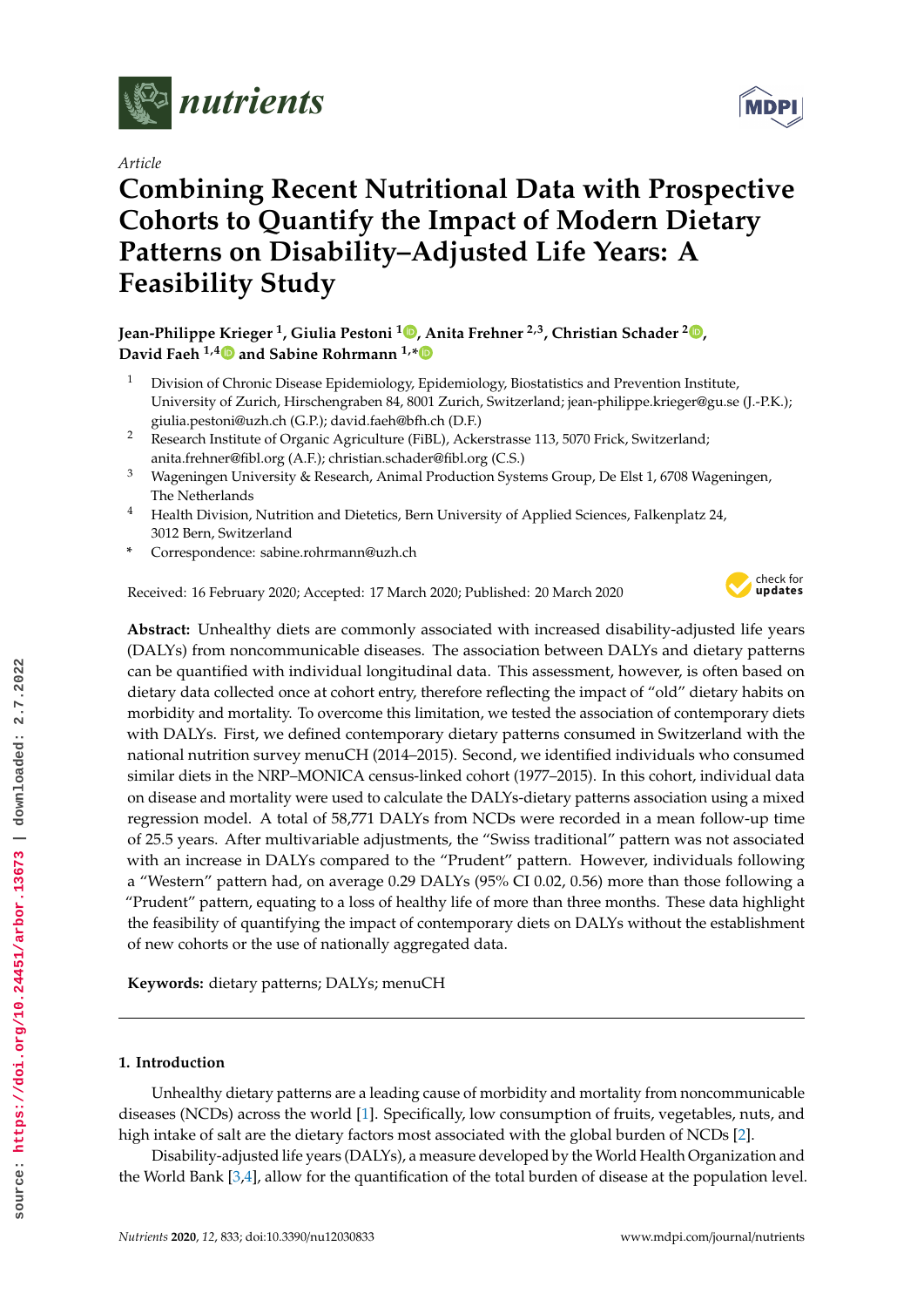DALYs are classically calculated on a population level, based on aggregated incidence and mortality data [1,3,5]. The use of individual data from prospective studies has been proposed to compute DALYs based on real-life follow-up data rather than modeled population estimates [6–8]. Thus, the use of this method in well-chosen cohort studies can provide reliable time- and country-specific estimates of the association between DALYs and dietary patterns.

In most longitudinal studies, however, dietary assessment occurs once at study entry (i.e., potentially decades before the end of the study); thus, the DALYs-dietary patterns association calculated based on this information reflects the impact of "old" dietary habits on morbidity and mortality [9]. Although this information is extremely valuable from a public health perspective, the impact of currently consumed diets on DALYs may be more relevant to improve and dynamically adapt nutritional guidelines. This is particularly relevant, as data show considerable shifts in diets over time periods as short as 20 years [10].

To overcome this limitation, we combined two chronologically distinct data sources in order to calculate the association between dietary patterns currently consumed and DALYs from NCDs. In this method, a recent cross-sectional study was first used to characterize the currently consumed dietary patterns [11–13], whereas a prospective cohort study was used to quantify the dietary patterns-DALYs association for individuals who consumed a diet similar to the modern dietary patterns [9]. This approach extends previous work on the estimation of DALYs in cohort studies to the calculation of the association between current dietary patterns and DALYs.

#### **2. Methods**

#### *2.1. Study Populations*

The cross-sectional population-based survey menuCH was the first national nutrition survey in Switzerland. It was conducted between January 2014 and February 2015 in ten study centers across Switzerland. Swiss residents aged 18 to 75 years old were drawn from a random stratified sample [13,14]. The survey protocol was approved by the lead ethics committee in Lausanne (Protocol 26/13) and by the corresponding regional ethics committees. The survey was registered at the ISRCTN registry under the number 16778734.

The NRP–MONICA census-linked cohort (NRP–MONICA) consists of 2 population-based studies, the National research program (NRP) 1A [15] and the Monitoring of trends and determinants in cardiovascular disease (MONICA) [16], linked with the Swiss national cohort (SNC) [17]. All studies comprised a self-administered simplified 24-hour diet recall (24HDR) checklist. Vital status and cause of death of the NRP1A and MONICA participants were followed through the SNC, a national longitudinal research platform linking census records with federal death and migration records, covering all residents of Switzerland [17–19]. SNC and its linkage with MONICA and NRP1A were approved by the Ethics Committee of the Canton of Zurich (KEK-StV no. 13/06 and amendment of 12 June 2008). Secondary analysis of the mortality data of this cohort was registered at the ISRCTN registry under the number 10294463. Procedures of both studies followed the guidelines laid down in the Declaration of Helsinki.

#### *2.2. Dietary Assessment*

In menuCH, habitual dietary intake was estimated with two 24HDR, one face-to-face, and a second one, two to six weeks later on the phone [12]. The software GloboDiet<sup>®</sup> (formerly EPIC-Soft<sup>®</sup>, version CH-2016.4.10, International Agency for Research on Cancer (IARC), Lyon, France) [20,21], adapted to Switzerland (GloboDiet® trilingual databases dated 12 December, 2016; IARC, Lyon, France, and Federal Food Safety and Veterinary Office, Bern, Switzerland) was used to record dietary intakes. A sample of 2057 participants completed two 24HDR, and their dietary data were used to derive a posteriori dietary patterns [22]. Multiple factorial analysis and hierarchical clustering were applied on the energy-standardized daily consumption of 17 food categories, and four dietary patterns were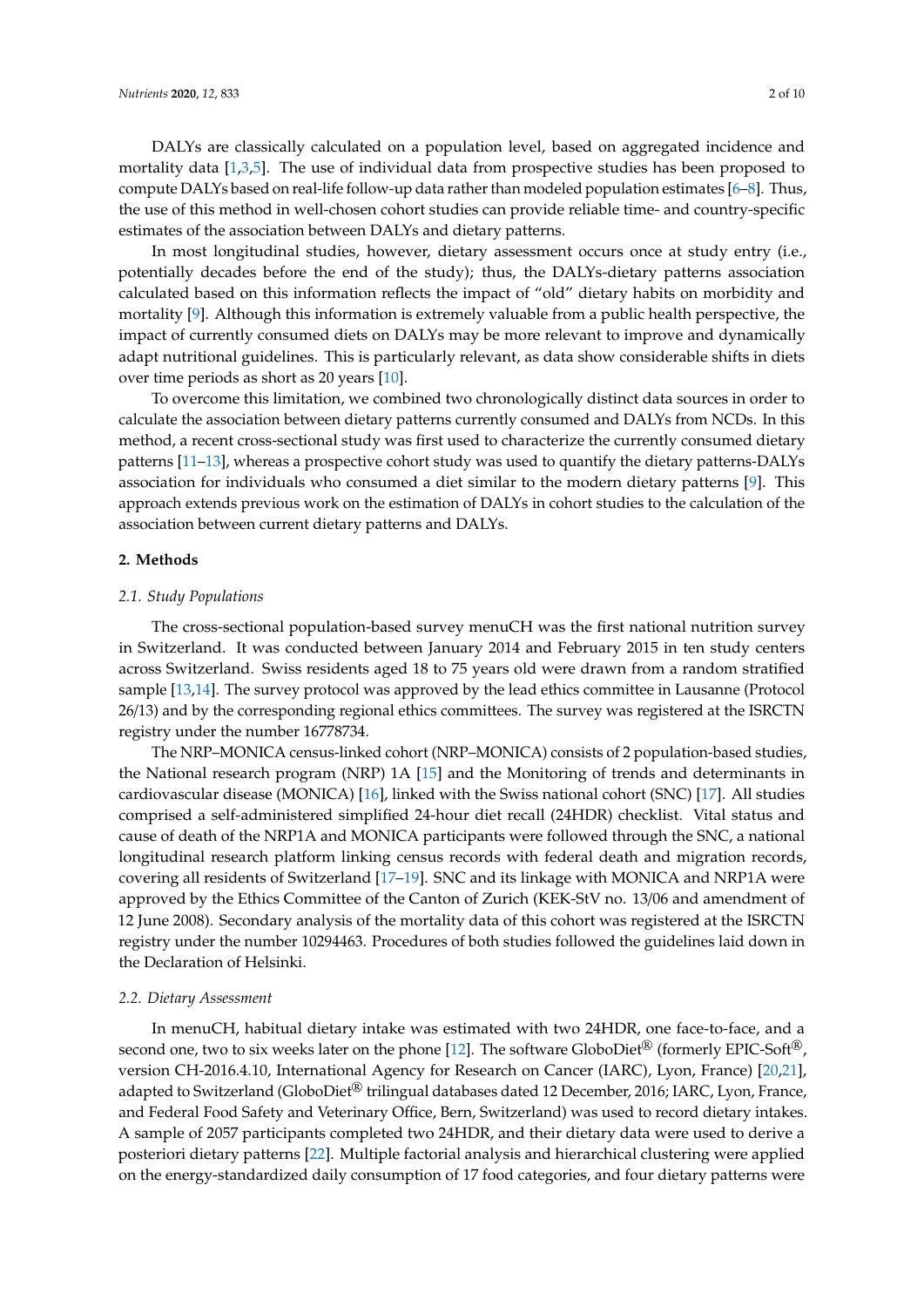identified ("Prudent" *n* = 486; "Swiss traditional" *n* = 744; "Western 1–soft drinks and meat" *n* = 383; "Western 2–alcohol, meat and starchy" *n* = 444) [22].

NRP–MONICA participants were invited to attend a health examination in which they answered a self-administered questionnaire. The 24HDR checklist comprised yes/no questions on meat (white and red), sausage, fish, salad, vegetables, fruit, wholegrain products in the form of dark bread, chocolate, eggs, cheese, milk (as a drink), and yogurt. Alcohol consumption was collected differently in NRP and MONICA and dichotomized as yes (NRP, women  $\geq 20$  g/day, men  $\geq 40$  g/day; MONICA, drinking spirits or more than one sort of alcohol on the previous day) or no (NRP, women <20 g/day, men <40 g/day; MONICA, not drinking or drinking either wine, beer, or cider). Only participants with complete dietary information were included in the present analysis (*n* = 15,843 out of 17,861; 88.7%).

# *2.3. Adaptation and Dichotomization of MenuCH Dietary Patterns*

To assign the diets of NRP–MONICA participants to one of the four previously defined menuCH dietary patterns, we relied on common dietary information between the two studies. However, these studies differed in dietary data quality, such that NRP–MONICA recorded fewer food groups than menuCH (12 vs. 17) and collected only dichotomized information (vs. quantitative information). Therefore, the food information originally used to define menuCH dietary patterns was adapted to match the information available in NRP–MONICA.

First, when menuCH food categories originally used by Krieger et al. [22] did not directly match the available NRP–MONICA food categories, we used menuCH food subcategories (defined in GloboDiet<sup>®</sup>; Table S1). Second, we dichotomized the four menuCH dietary patterns on the basis of the z-scores of energy-standardized food consumption in the menuCH survey; all z-scores >0.1 were transformed into yes, others in no. When no z-scores were >0.1 for a food category, only the highest z-score was transformed into yes. The results of the dichotomization are shown in Figure S1A,B. Finally, because the patterns "Western 1–soft drinks and meat" and "Western 2–alcohol, meat and starchy" were highly similar after dichotomization, we decided to group them into one "Western" pattern (Figure S1C). Therefore, the three patterns considered for this study were: "Prudent" (characterized by the consumption of fish, salad, fruits, vegetables, and eggs), "Swiss traditional" (characterized by the consumption of cheese, milk, yogurt, and chocolate) and "Western" (characterized by the intake of meat, sausage, and alcohol).

# *2.4. Assignment of Diets of NRP–MONICA Participants to A Dietary Pattern*

The Jaccard similarity index was computed between the diets of each NRP–MONICA participant and the three dichotomized dietary patterns from the menuCH study. Each NRP–MONICA participant was assigned to the dietary pattern for which the Jaccard similarity index was the highest. When Jaccard coefficients were <0.3 for all patterns, NRP–MONICA participants' diets were considered too dissimilar to the three dietary patterns to be assigned to one, and therefore, were excluded from the analyses. The degree of similarity between the diets of NRP–MONICA participants and the three dichotomized menuCH patterns is shown in Figure S2A–D.

### *2.5. Anthropometric, Sociodemographic and Lifestyle Variables*

In NRP–MONICA studies, age, sex, nationality (Swiss, foreign), education (mandatory, upper secondary, tertiary), measured body mass index (BMI, continuous), physical activity (less than once a week, vs. once a week, vs. more than once a week), smoking status (never, former, light  $\left($  <20 cigarettes/day); heavy smoker ( $\geq$ 20 cigarettes/day)) were assessed. Missing values (15 in BMI, 20 in education, 243 in physical activity, 25 in smoking status) were imputed by linear regression (BMI) or proportional odds models (other ordered variables), using the other available anthropometric, sociodemographic and lifestyle variables as predictors.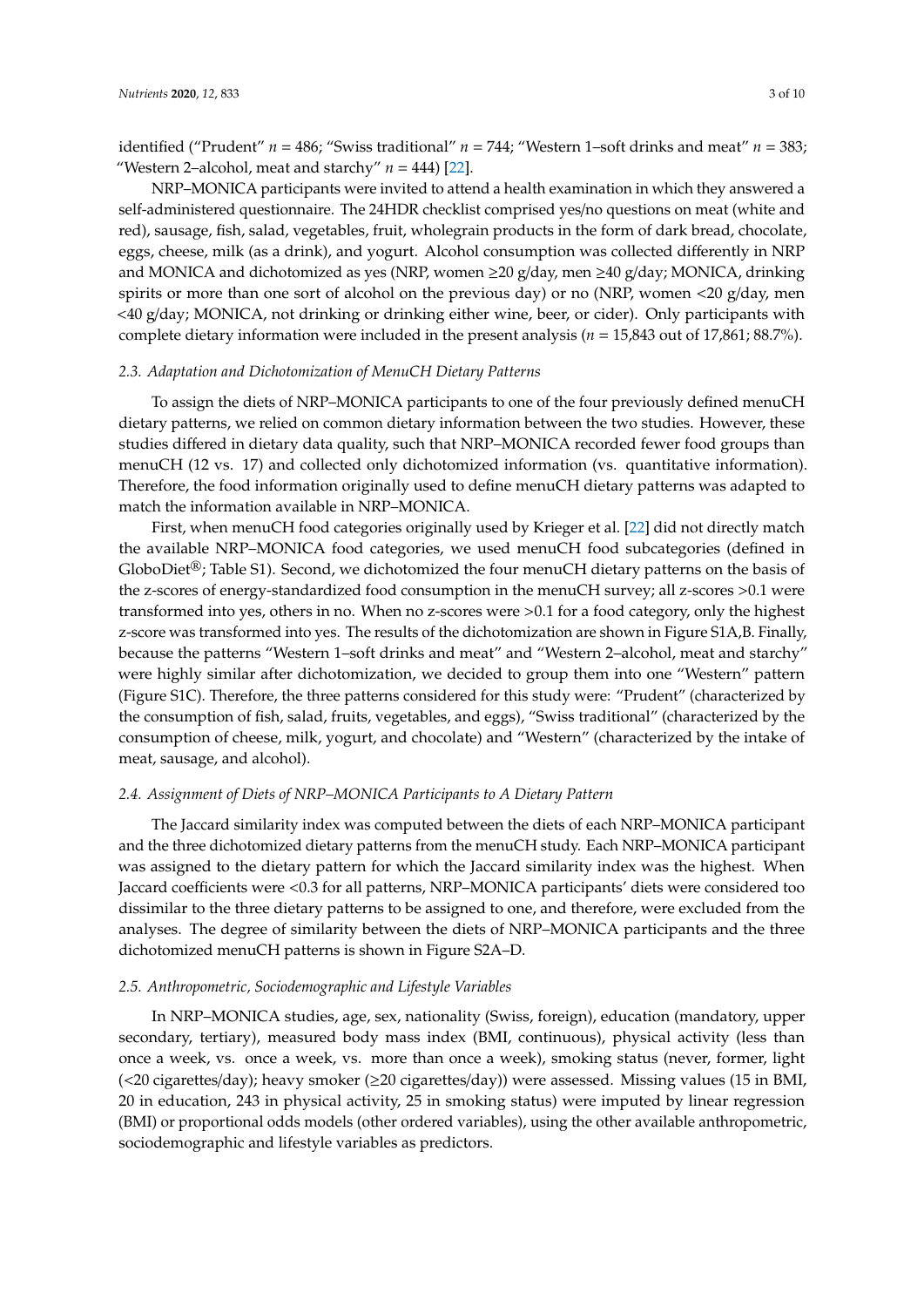# *2.6. Endpoint Assessment*

Vital status of participants and the cause of death was available through the SNC. Causes of death were coded according to the International Classification of Diseases (ICD; eighth revision until 1994, tenth revision since 1995).

### *2.7. Calculation of DALYs from NCDs*

We calculated DALYs for individuals whose death was attributed to NCDs in the NRP–MONICA cohort. We considered the following causes of deaths as indicative of NCDs: all neoplasms (ICD-8, 140–239; ICD-10, C00–D48), diseases of the circulatory system (ICD-8, 390–459; ICD-10, I00–I99), diseases of the respiratory system (ICD-8, 460–519; ICD-10, J30–J98), diabetes mellitus (ICD-8, 249–250; ICD-10, E10–E14) and chronic liver diseases (ICD-8, 570–573; ICD-10, K70 and K74).

DALYs were computed as the sum of YLL and YLD [5]. YLL is the number of years death occurred earlier than expected. Age, sex, and calendar year-specific life expectancy tables were obtained from the Federal Statistical Office of Switzerland [23]. YLD is the number of years a person lived with a disability, taken into account the severity of this disability (disease duration x disability weight). Disability weights ranged between 0 (no burden) and 1 (death) and were derived from the Global Burden of Disease 2016 disability weights [8,24]. As no date of disease occurrence was provided in the NRP–MONICA cohort, we used disease-specific mean disease duration from the EPIC-NL cohort [6]. A list of disability weights and disease durations used in our analysis is shown in Table S2. When the disease duration was greater than a participant's total follow-up time, we used follow-up time as an estimate of disease duration.

# *2.8. Association between Dietary Patterns and DALYs*

Because a large number of NRP–MONICA participants have 0 DALY from NCDs at the end of follow-up, the DALYs variable exhibits a peak at 0, followed by a normal distribution. We, therefore, used a two-part model, as described in Struijk et al. [6]. We combined the predicted probability that DALYs >0 from logistic regression (DALYs = 0 or DALYs >0) with the number of DALYs estimated from a linear regression among participants with DALYs >0. Confidence intervals were constructed with bootstrapping of 500 samples. A crude model was adjusted only for age and sex, while a multi-adjusted model was adjusted for age, sex, nationality, education, BMI, physical activity, and smoking status. Individuals nonassigned to a dietary pattern were not included in the analysis. All descriptive and statistical analyses were conducted with R (version 3.5.0) and R-studio (version 1.1.453 for Mac).

#### *2.9. Sensitivity Analyses*

First, we recalculated the estimates of the DALYs-dietary patterns association, considering the individuals nonassigned to a dietary pattern as a separate category. Second, because the assignment of NRP–MONICA participants to a menuCH dietary pattern depends on an arbitrary cut-off of the Jaccard index (Jaccard >0.3), we tested the effect of lowering or increasing this cut-off on the number of participants assigned to each cluster and on the estimates of the DALYs-dietary patterns association. Finally, to model the uncertainty around participants' disease durations, we recalculated the estimates of the DALYs-dietary patterns association, introducing a random individual variation in disease duration ranging from  $\pm$  10% to  $\pm$  50% of the values used in the main analysis. To reduce computation time, bootstrapping of confidence intervals was done with 250 samples (rather than 500) in these two last sensitivity analyses.

#### **3. Results**

The study included 15,843 participants with a mean follow-up time of 25.5 years (SD 9.1 years). A majority of the participants were Swiss citizens (81.4%), received at least upper secondary education (65.4%), and were neither overweight nor obese (55.4%; Table 1).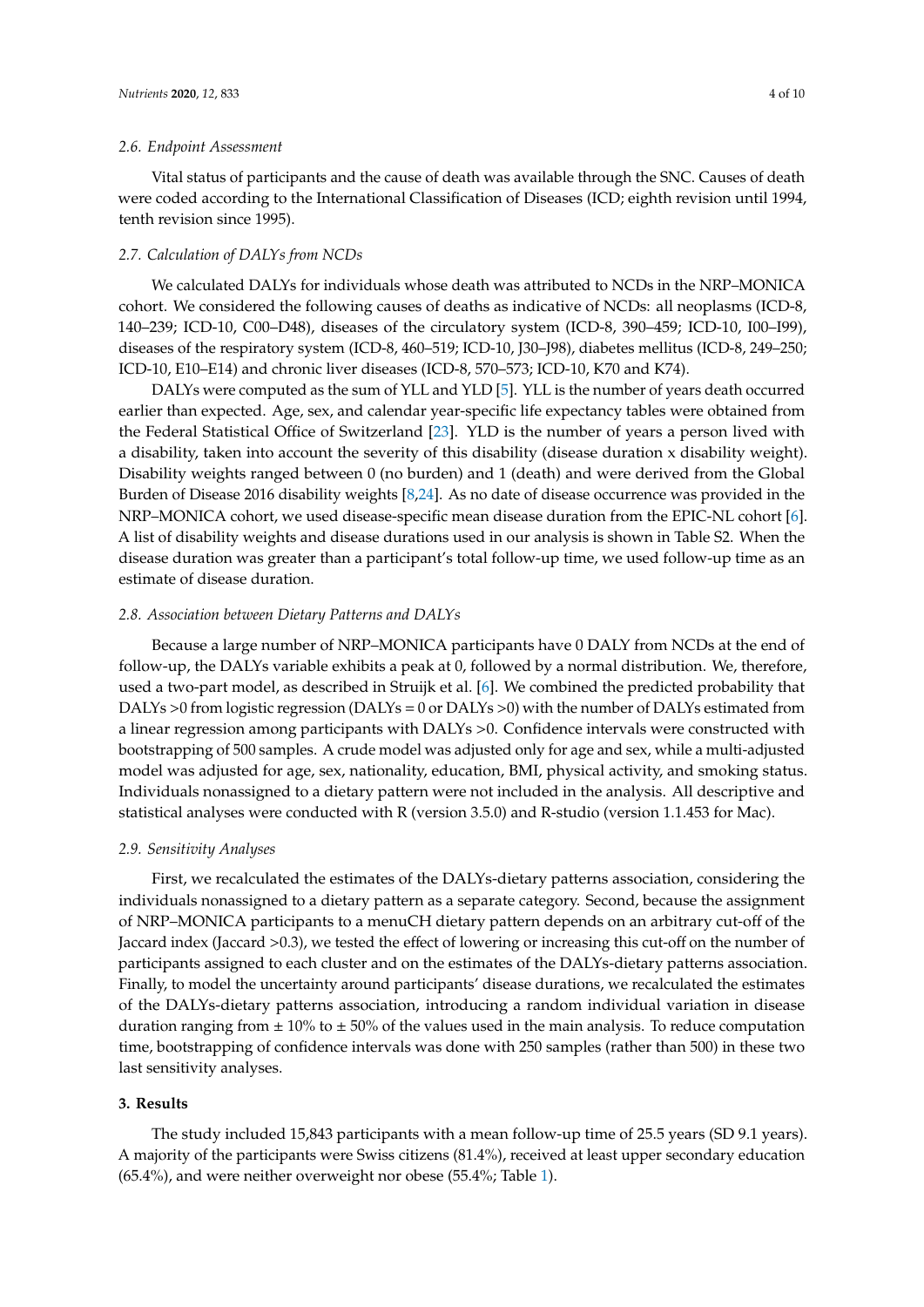|                               | Overall         | Prudent         | <b>Swiss</b><br>Traditional | Western         | Nonassigned     |
|-------------------------------|-----------------|-----------------|-----------------------------|-----------------|-----------------|
|                               | $n = 15,843$    | $n = 6601$      | $n = 2849$                  | $n = 2508$      | $n = 3885$      |
| <b>Deaths</b>                 | 4590 (29.0)     | 1955 (29.6)     | 721 (25.3)                  | 758 (30.2)      | 1156 (29.8)     |
| Deaths from NCD               | 3378 (21.3)     | 1411 (21.4)     | 521 (18.3)                  | 573 (22.8)      | 873 (22.5)      |
| Age, y                        | $45.0 \pm 13.4$ | $46.0 \pm 13.5$ | $43.2 \pm 13.7$             | $43.7 \pm 12.4$ | $45.3 \pm 13.6$ |
| Sex $(n, % of Males)$         | 7754 (48.9)     | 2810 (42.6)     | 1280 (44.9)                 | 1797 (71.7)     | 1867 (48.1)     |
| BMI                           |                 |                 |                             |                 |                 |
| $<$ 25 kg/m <sup>2</sup>      | 8782 (55.4)     | 3737 (56.6)     | 1742 (61.1)                 | 1218 (48.6)     | 2085 (53.7)     |
| 25-30 kg/m <sup>2</sup>       | 5326 (33.6)     | 2141 (32.4)     | 859 (30.2)                  | 990 (39.5)      | 1336 (34.4)     |
| $v \leq 30$ kg/m <sup>2</sup> | 1720 (10.9)     | 716 (10.8)      | 245(8.6)                    | 297 (11.8)      | 462 (11.9)      |
| Imputed                       | 15(0.1)         | 7(0.1)          | 3(0.1)                      | 3(0.1)          | 2(0.1)          |
| Citizenship $(n, %$ of        | 12,889 (81.4)   | 5358 (81.2)     | 2470 (86.7)                 | 1908 (76.1)     | 3153 (81.2)     |
| Swiss)                        |                 |                 |                             |                 |                 |
| Education                     |                 |                 |                             |                 |                 |
| Mandatory                     | 5458 (34.5)     | 2311 (35.0)     | 885 (31.1)                  | 852 (34.0)      | 1410 (36.3)     |
| Upper secondary               | 7529 (47.5)     | 3034 (46.0)     | 1374 (48.2)                 | 1248 (49.8)     | 1873 (48.2)     |
| Tertiary                      | 2836 (17.9)     | 1250 (18.9)     | 585(20.5)                   | 404(16.1)       | 597 (15.4)      |
| Imputed                       | 20(0.1)         | 6(0.1)          | 5(0.2)                      | 4(0.2)          | 5(0.1)          |
| <b>Physical Activity</b>      |                 |                 |                             |                 |                 |
| $\langle 1x/week$             | 8682 (54.8)     | 3429 (51.9)     | 1437 (50.4)                 | 1535 (61.2)     | 2281 (58.7)     |
| 1x/week                       | 3477 (21.9)     | 1542 (23.4)     | 668 (23.4)                  | 451 (18.0)      | 816 (21.0)      |
| $>1x/$ week                   | 3441 (21.7)     | 1514 (22.9)     | 711 (25.0)                  | 483 (19.3)      | 733 (18.9)      |
| Imputed                       | 243(1.5)        | 116(1.8)        | 33(1.2)                     | 39(1.6)         | 55(1.4)         |
| Smoking                       |                 |                 |                             |                 |                 |
| Never                         | 7476 (47.2)     | 3324 (50.4)     | 1480 (51.9)                 | 809 (32.2)      | 1863 (48.0)     |
| Former                        | 2690 (17.0)     | 1154 (17.5)     | 426(15.0)                   | 513(20.5)       | 597 (15.4)      |
| Light                         | 3214 (20.3)     | 1302 (19.7)     | 596 (20.9)                  | 528(21.1)       | 788 (20.3)      |
| Heavy                         | 2438 (15.4)     | 809 (12.3)      | 342 (12.0)                  | 655(26.1)       | 632(16.3)       |
| Imputed                       | 25(0.2)         | 12(0.2)         | 5(0.2)                      | 3(0.1)          | 5(0.1)          |

**Table 1.** The characteristics of the NRP–MONICA cohort participants by dietary pattern.

Values are  $n$  (within group percentages) or mean  $\pm$  standard deviation. The number of imputed values is only shown for variables with missing values. NCDs, noncommunicable diseases; BMI, body mass index; 1×/week: once a week.

Based on their self-reported dichotomized dietary information, participants were assigned to the most similar of the three dichotomized dietary patterns identified in the menuCH study (Figure S2). 6601 (41.7%) participants were assigned to a "Prudent" pattern, 2849 (18.0%) to a "Swiss traditional" pattern, and 2508 (15.8%) to a "Western" pattern (Table 1). The diets of 3885 participants (24.5%) were considered as too dissimilar (all three Jaccard indices <0.3) to be assigned to a pattern. Participants assigned to the "Western" pattern showed the highest percentage of males (71.7%), overweight or obese individuals (51.3%), low physically active individuals (61.2%), and heavy smokers (26.1%) of all groups (Table 1).

A total of 4590 deaths occurred during the study follow-up, among which 3378 deaths were caused by NCDs, representing a total of 58,771 DALYs from NCDs (Table 2). The vast majority of DALYs were attributable to cancers and cardiovascular diseases (Table 2).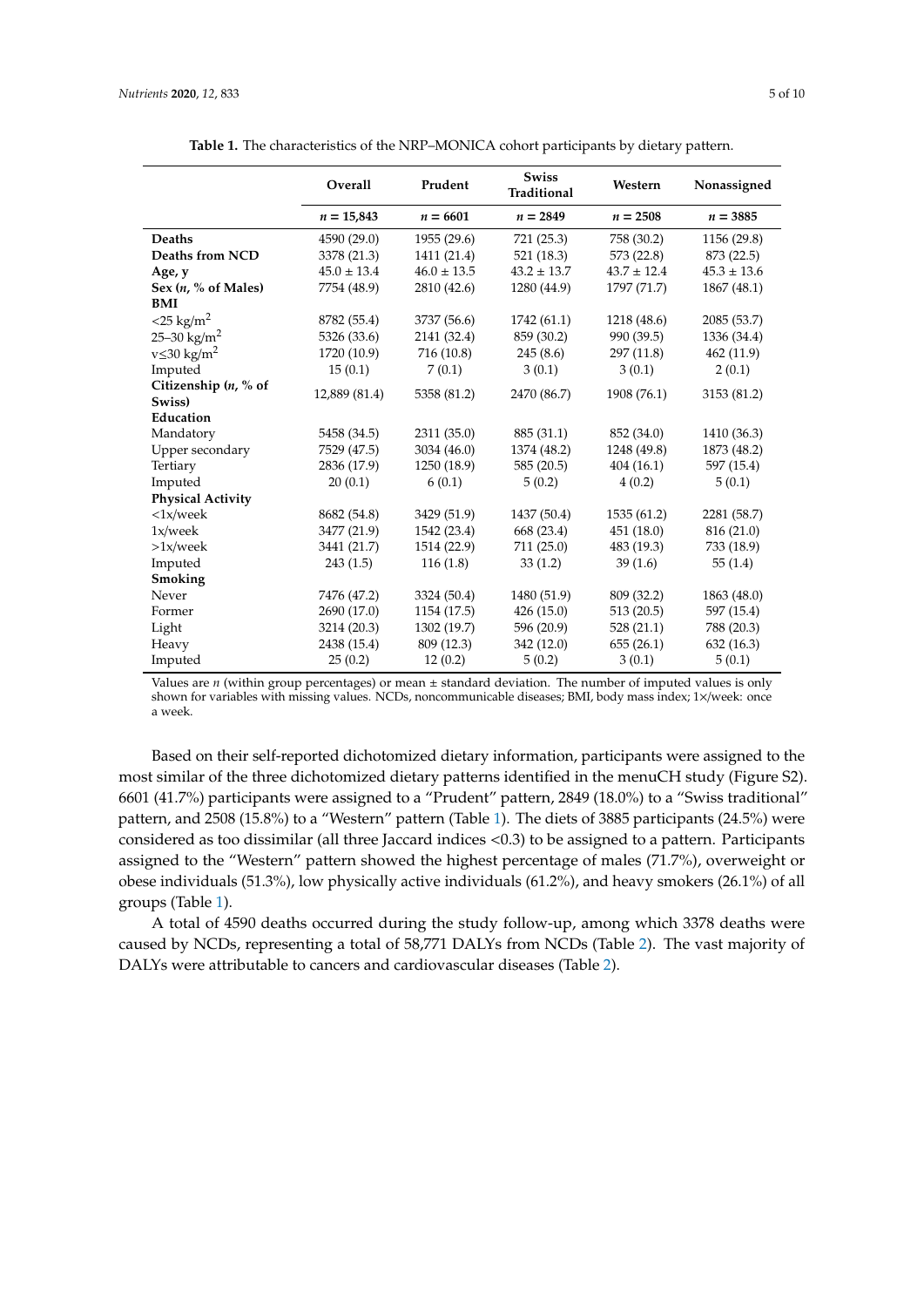|                                     | <b>Deaths</b> | <b>DALYs</b> |                | YLL      |                | YLD      |               |
|-------------------------------------|---------------|--------------|----------------|----------|----------------|----------|---------------|
|                                     | n             | sum          | $mean \pm SD$  | sum      | mean $\pm$ SD  | sum      | mean $\pm$ SD |
| All NCDs                            | 3378          | 58.771       | $17.4 \pm 8.2$ | 42.348.1 | $12.5 \pm 7.9$ | 16.422.4 | $4.9 \pm 2.6$ |
| Cancer <sup>1</sup>                 | 1593          | 32,573       | $20.4 \pm 8.5$ | 24,352.9 | $15.3 \pm 8.2$ | 8219.6   | $5.2 \pm 2.6$ |
| CVD <sup>2</sup>                    | 1518          | 21,945       | $14.5 \pm 6.8$ | 14,842.2 | $9.8 \pm 6.7$  | 7102.7   | $4.7 \pm 2.8$ |
| Respiratory <sup>3</sup>            | 165           | 2597         | $15.7 \pm 5.6$ | 1841.3   | $11.2 \pm 5.7$ | 756.1    | $4.6 \pm 1.7$ |
| Diabetes mellitus <sup>4</sup>      | 51            | 629          | $12.3 \pm 5.0$ | 410.6    | $8.1 \pm 5.1$  | 218.2    | $4.3 \pm 0.5$ |
| Chronic liver diseases <sup>5</sup> | 51            | 1027         | $20.1 \pm 8.2$ | 901.2    | $17.7 + 8.2$   | 125.8    | $2.5 \pm 0.5$ |

**Table 2.** The number of deaths, disability-adjusted life years, years of life lost, and years lost due to disability attributable to noncommunicable diseases in the NRP–MONICA cohort.

<sup>1</sup> All neoplasms (ICD-8, 140–239; ICD-10, C00-D48); <sup>2</sup> diseases of the circulatory system (ICD-8, 390–459; ICD-10, I00-I99); <sup>3</sup> diseases of the respiratory system (ICD-8, 460–519; ICD-10, J30-J98); <sup>4</sup> diabetes mellitu  $\frac{1}{3}$  diseases of the respiratory system (ICD-8, 460–519; ICD-10, J30-J98);  $\frac{4}{3}$  diabetes mellitus (ICD-8, 249–250; ICD-10, E10-E14); <sup>5</sup> chronic liver diseases (ICD-8, 570–573; ICD-10, K70 and K74). NCDs, noncommunicable diseases; DALY, disability-adjusted life years; YLL, years of life lost; YLD, years lost due to disability; CVD, cardiovascular disease.

In both the crude and multivariable-adjusted two-part model, the "Swiss traditional" pattern was not associated with an increase in DALYs compared to the "Prudent" pattern (Table 3). In the crude model, the "Western" pattern was associated with an increase of 0.55 DALYs (95% CI 0.24; 0.86) compared to the "Prudent" pattern (Table 3). After multivariable adjustments, individuals following a "Western" pattern had, on average, 0.29 DALYs (95% CI 0.02; 0.56) more than those following a "Prudent" pattern, equating to a loss of healthy life of more than three months (Table 3).

**Table 3.** DALYs due to noncommunicable diseases and DALYs-dietary patterns association in the NRP–MONICA cohort.

|                                           | <b>Overall</b> | Prudent       | <b>Swiss Traditional</b>  | Western          |  |  |  |
|-------------------------------------------|----------------|---------------|---------------------------|------------------|--|--|--|
| n                                         | 15,843         | 6601          | 2849                      | 2508             |  |  |  |
| <b>Sum of DALYs</b>                       |                |               |                           |                  |  |  |  |
| <b>DALYS</b>                              | 58,771         | 23,697        | 9219                      | 10,734           |  |  |  |
| YLL.                                      | 42.348         | 16,829        | 6624                      | 7874             |  |  |  |
| YLD                                       | 16.422         | 6868          | 2595                      | 2860             |  |  |  |
| Mean $\pm$ SD of DALYs                    |                |               |                           |                  |  |  |  |
| <b>DALYS</b>                              | $3.7 \pm 8.1$  | $3.6 \pm 7.8$ | $3.2 \pm 7.8$             | $4.3 \pm 8.7$    |  |  |  |
| YLL.                                      | $2.7 \pm 6.3$  | $2.5 \pm 6.1$ | $2.3 \pm 6.1$             | $3.1 \pm 6.8$    |  |  |  |
| YLD                                       | $1.0 \pm 2.3$  | $1.0 \pm 2.3$ | $0.9 \pm 2.2$             | $1.1 \pm 2.4$    |  |  |  |
| <b>DALYs-Dietary Patterns Association</b> |                |               |                           |                  |  |  |  |
| Crude                                     |                | Reference     | $-0.01$ ( $-0.29$ ; 0.26) | 0.55(0.24; 0.86) |  |  |  |
| Multi-adjusted                            |                | Reference     | $-0.01$ $(-0.28; 0.24)$   | 0.29(0.02; 0.56) |  |  |  |

The crude model is adjusted for age and sex. The multi-adjusted model is adjusted for age, sex, nationality, education, BMI, physical activity, and smoking status. DALYs, disability-adjusted life years; YLL, years of life lost; YLD, years lost due to disability.

When participants nonassigned to a dietary pattern were considered as a separate category in the two-part model, the "nonassigned" group was associated with an increase in 0.27 DALYs (95% CI 0.03; 0.50) compared to the "Prudent" pattern in the crude model (Figure S3A). After multivariable adjustments, however, there was no increase in DALYs compared to the "Prudent" pattern (0.15 (−0.10; 0.38)). None of the estimates associated with the "Swiss traditional" or the "Western" patterns were noticeably modified.

The Jaccard index threshold had, as expected, a large influence on the number of participants assigned to the three dietary patterns: the cut-off of 0.3 chosen for this analysis, however, allowed for disregarding the most dissimilar diets, while preserving large group sizes (Figure S3B). In fact, crude and multi-adjusted estimates of the DALY-dietary patterns association remained highly similar when the Jaccard index threshold varied from 0 to 0.4 (Figure S3C,D) and became imprecise (wider confidence intervals) above 0.4, due to the decrease in group sizes.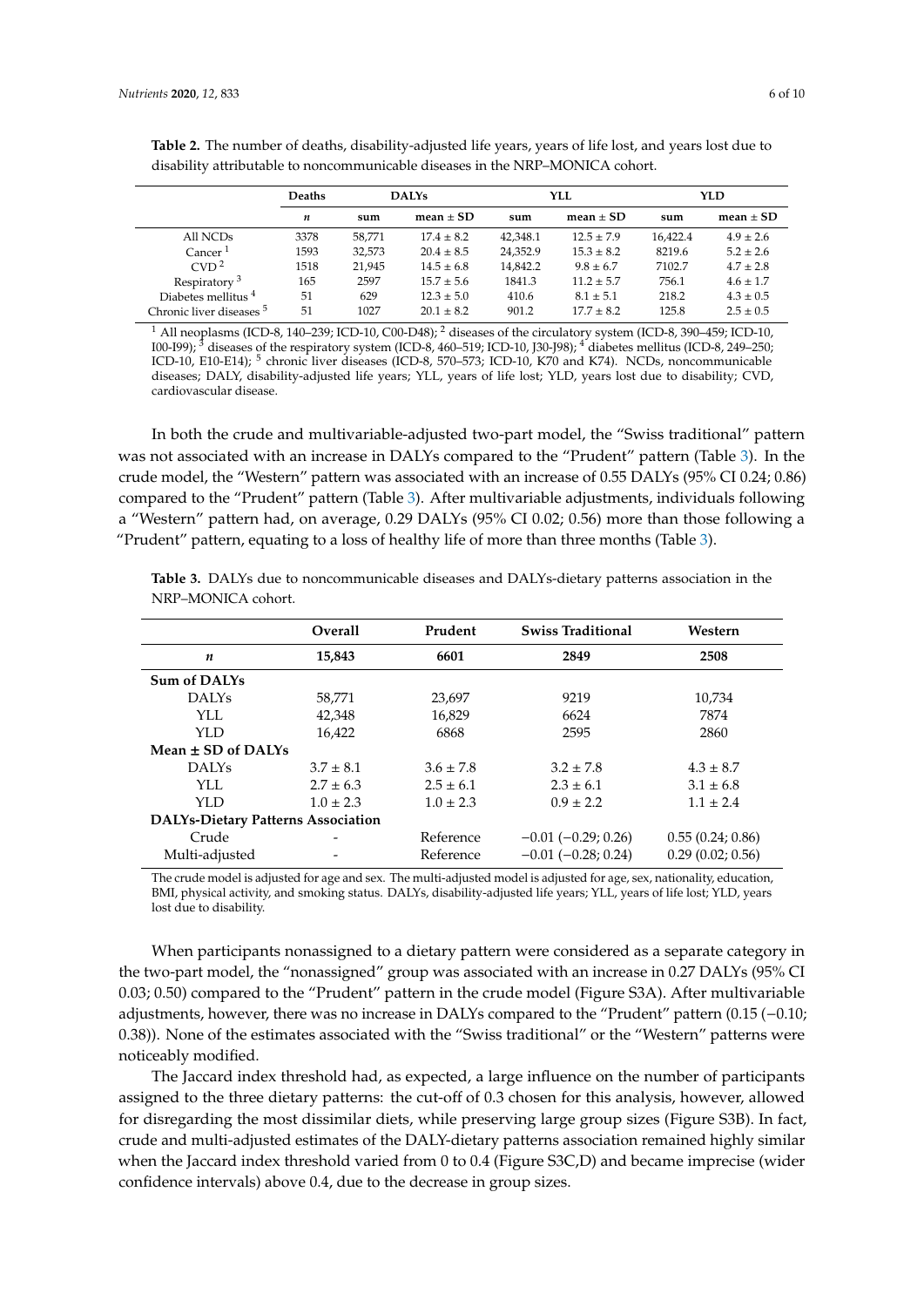Finally, because the occurrence of diseases was not assessed at the individual level in the NRP–MONICA cohort, we tested the robustness of our results to individual variations in disease duration. Introducing a random individual variation of disease duration up to  $\pm$  50% did not noticeably affect the crude and multi-adjusted estimates of the DALY-dietary patterns association (Figure S3E,F).

# **4. Discussion**

Based on data of a Swiss census-linked cohort, the intake of a "Western" dietary pattern was associated with a loss of healthy life of more than three months, compared to adherence to a "Prudent" pattern. Similarly, in Dutch cohorts, the a posteriori defined "Prudent" dietary pattern was associated with lower DALYs than the "Western" pattern [7]. Also, a priori diet quality score, such as the Mediterranean diet score [8], or the healthy diet indicator [7], reduced DALYs with increased diet quality. The order of magnitude of changes in DALYs between "Prudent" and "Western" dietary patterns, or between high and low diet quality, are consistent in studies using the same methods in other cohorts [6–8].

The first distinctive feature of our study was that we investigated the association between dietary patterns and DALYs from several NCDs using individual data from a large cohort with a long follow-up, extending the previous work with Dutch cohorts [6–8]. Compared with aggregated data from burden-of-disease studies, estimating DALYs from cohort studies does not require assumptions on exposure distribution, event rates, and confounding factors. However, this approach requires complete, high-quality individual information (for example, on the time of disease occurrence) that is rarely available in cohort studies. In our cohort, individual time and cause of death, but not the time of disease incidence, were available [15,17,18]. To cope with this lack of individual data, we used disease-specific mean duration from the EPIC-NL cohort [7]; this workaround, however, misses individuals who suffer from NCDs but did not die during follow-up, and those who suffered from NCDs but whose cause of deaths were not attributed to their NCDs. This potentially led to an underestimation of YLD. Conversely, for individuals whose first occurrence of an NCD is fatal (i.e., stroke), the use of the population mean of disease duration potentially led to an over-estimation of YLD. Our sensitivity analysis, however, indicated that the DALYs-dietary patterns association is robust to uncertainty on YLD, mostly because YLD is a smaller contributor to overall DALYs than YLL is.

The second distinctive feature of our study is that we attempted to assess DALYs associated with recently defined dietary patterns, rather than those defined at cohort entry. This approach was motivated by the availability of a nation-wide nutrition survey allowing for the definition of dietary patterns in the Swiss population [11,22,25] and evidence of shifts in dietary patterns over 20 years in Switzerland [10]. For this, we combined two chronologically distinct data sources, i.e., the recent cross-sectional study menuCH to characterize the currently-consumed dietary patterns [22,25] and the census-linked cohort study NRP–MONICA, to characterize participants who consumed a diet similar to the currently-consumed dietary patterns. The main strength of our approach is to investigate the health impacts of modern dietary patterns by looking at the DALYs associated with individuals who consumed similar diets in the past. This approach, however, requires assigning participants of a cohort study to dietary patterns that were defined based on another study. Here, we used the Jaccard index to assess the degree of similarity between diets consumed by the cohort participants and the three dietary patterns defined in the menuCH study. However, because diets evolve, it is expected that diets of certain cohort participants have a low similarity with any of the modern Swiss dietary patterns. Thus, we used a Jaccard index threshold under which cohort participants were not assigned to any modern dietary patterns. The choice of this threshold, however, leads to a trade-off between the number of cohort participants assigned to a pattern and the precision of this assignment, which was quantitatively characterized and illustrated in our sensitivity analyses (Figure S3).

Our study has limitations inherent to the collection of dietary data with 24HDR. 24HDR cannot reliably represent habitual intake at the individual level. This may lead to the misclassification of cohort participants and an underestimation of the DALYs-dietary patterns associations. Also, modern Swiss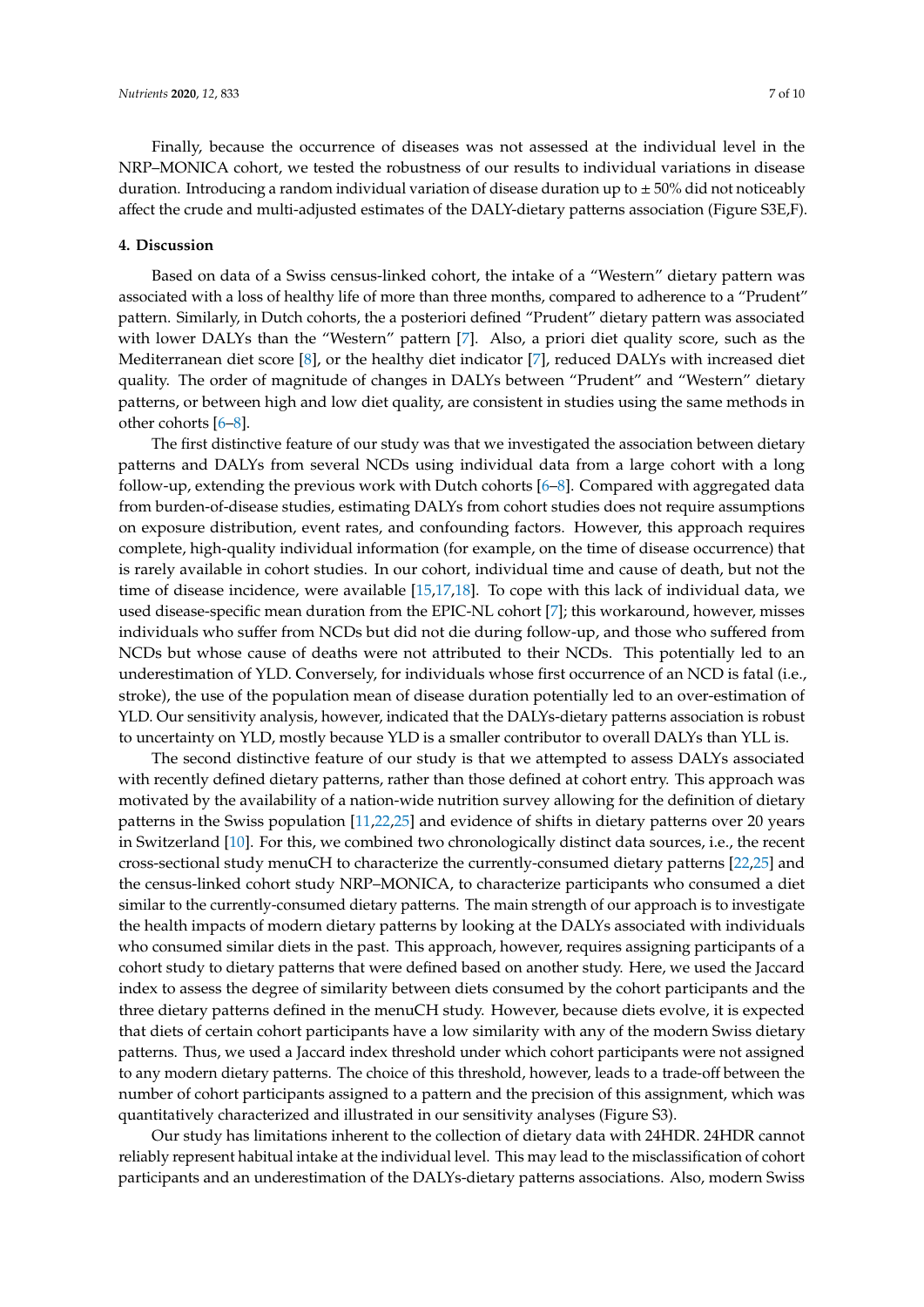dietary patterns were quantitatively defined in menuCH [22], whereas only dichotomized dietary data were available from NRP–MONICA. Thus, NRP–MONICA participants whose diets have a high degree of similarity with a Swiss modern dietary pattern (i.e., a high Jaccard index) might still show deviation from the pattern in the quantitative consumption of certain food groups. More generally, we acknowledged that our proposed method assumes that dietary assessment was conducted in a comparable and reliable manner over time, which may not be true in all contexts.

In conclusion, the application of our new method to quantify the impact of modern Swiss diets on DALYs indicates that adherence to "Prudent" or "Swiss traditional" dietary patterns are associated with a reduction in future NCDs burden compared to a "Western" diet. These results are plausible in that they confirm those of the Global Burden of Disease studies indicating that unhealthy dietary patterns are a leading cause of morbidity and mortality from NCDs across the world [1]. The generalizability of this method to other cohort studies needs to be further tested.

**Supplementary Materials:** The following are available online at http://[www.mdpi.com](http://www.mdpi.com/2072-6643/12/3/833/s1)/2072-6643/12/3/833/s1, **Table S1.** The selection of a subset of variables defining dietary patterns in the menuCH study and dichotomization of these variables based on the information available in the NRP–MONICA cohort. **Table S2.** A list of disability weights, disease durations, and their respective sources by type of disease. Note that not all types of NCDs occurred in the NRP–MONICA cohort, so only diseases present in the cohort are present in this list. NCD, noncommunicable disease. **Figure S1.** The dichotomization of menuCH dietary patterns. (**A**) Heatmap of z-scores of energy-standardized food consumption by menuCH dietary patterns. (**B**) Dichotomized heatmap of energy-standardized food consumption by menuCH dietary patterns, before and **C.** after fusion of the menuCH patterns "Western 1 (soft drinks and meat)" and "Western 2 (alcohol, meat and starchy)". **Figure S2.** The similarity between menuCH modified dietary patterns and diets of participants to the NRP–MONICA cohort. **A, B, C**) Each heatmap shows a random sample of 1000 participants' diets assigned to one of the three modified menuCH dietary patterns (dichotomized template; top bar), and ranked by Jaccard similarity index (right bar). (**D**) Smoothed density plot of Jaccard similarity index by dietary pattern. **Figure S3.** Sensitivity analyses. (**A**) DALYs due to noncommunicable diseases and DALYs-dietary patterns association in the NRP-MONICA cohort when participants nonassigned to a dietary pattern are considered as a separate category. (**B**) Sensitivity of group sizes to increasing thresholds of the Jaccard index. (**C**) Sensitivity of the DALYs-dietary patterns association to increasing thresholds of the Jaccard index; crude and (**D**) multi-adjusted estimates. (**E**) Sensitivity of the DALYs-dietary patterns association to a random variation of individual disease duration; crude and (**F**) multi-adjusted estimates.

**Author Contributions:** Conceptualization: J.-P.K., D.F. and S.R. Data curation, formal analysis and investigation: J.-P.K., G.P. and A.F. Writing of the original draft: J.-P.K. Writing of review and editing: all authors. Supervision: C.S., D.F., S.R. All authors have read and approved the final manuscript.

**Funding:** This work was supported by the Swiss National Science Foundation (National Research Project 69; "Sustainable and healthy diets: Trade-offs and synergies", project 4069–166765); and the Federal Food Safety and Veterinary Office ("What does the Swiss population eat? Characterization of food consumption, dietary patterns and lifestyle in the Swiss language regions", project 5.17.02ERN). The Swiss National Cohort was supported by the Swiss National Science Foundation (grants 3347CO-108806, 33CS30\_134273 and 33CS30\_148415).

**Acknowledgments:** The authors thank Anne May (University Medical Center, Utrecht) and Ellen Struijk (Madrid Autonomous University) for their help in designing the two-part model of association between dietary patterns and DALYs. We thank the Swiss Federal Statistical Office for providing mortality and census data and for the support, which made the Swiss National Cohort (SNC) and this study possible. The members of the Swiss National Cohort Study Group are Matthias Egger (Chairman of the Executive Board), Adrian Spoerri and Marcel Zwahlen (Bern), Milo Puhan (Chairman of the Scientific Board), Matthias Bopp (Zurich), Nino Künzli (Basel), Michel Oris (Geneva), and Murielle Bochud (Lausanne).

**Conflicts of Interest:** The authors declare no conflict of interest.

#### **References**

- 1. Lim, S.S.; Vos, T.; Flaxman, A.D.; Danaei, G.; Shibuya, K.; Adair-Rohani, H.; Amann, M.; Anderson, H.R.; Andrews, K.G.; Aryee, M.; et al. A comparative risk assessment of burden of disease and injury attributable to 67 risk factors and risk factor clusters in 21 regions, 1990–2010: A systematic analysis for the Global Burden of Disease Study 2010. *Lancet* **2012**, *380*, 2224–2260. [\[CrossRef\]](http://dx.doi.org/10.1016/S0140-6736(12)61766-8)
- 2. GBD 2017 Diet Collaborators. Health effects of dietary risks in 195 countries, 1990–2017: A systematic analysis for the Global Burden of Disease Study 2017. *Lancet* **2019**, *393*, 1958–1972. [\[CrossRef\]](http://dx.doi.org/10.1016/S0140-6736(19)30041-8)
- 3. Murray, C.J. Quantifying the burden of disease: The technical basis for disability-adjusted life years. *Bull. World Health Organ.* **1994**, *72*, 429–445. [\[PubMed\]](http://www.ncbi.nlm.nih.gov/pubmed/8062401)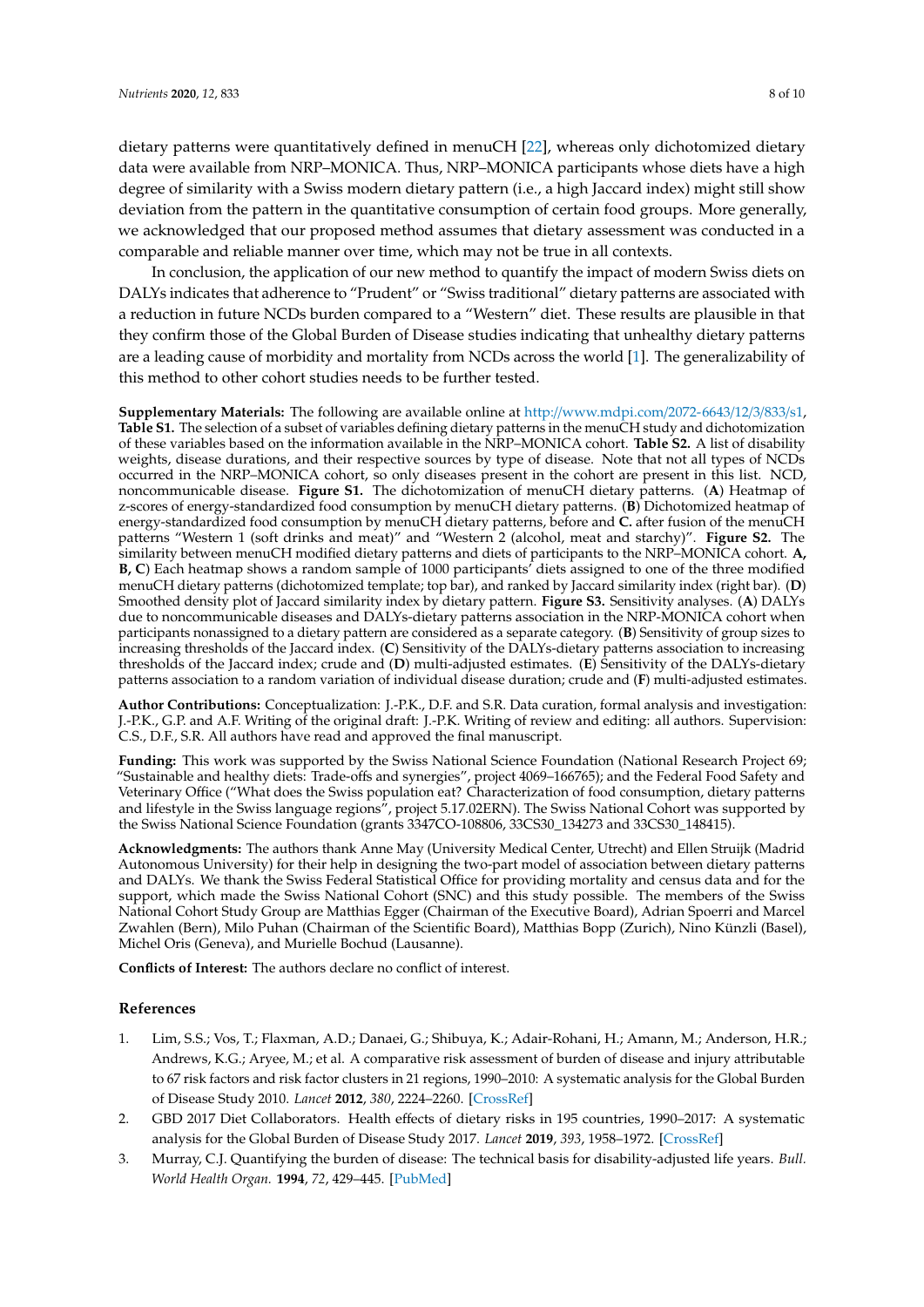- 4. Berkley, S.; Bobadilla, J.-L.; Hecht, R.; Hill, K.; Jamison, D.T.; Murray, C.J.L.; Musgrove, P.; Saxenian, H.; Tan, J.-P. *World Development Report 1993: Investing in Health*; World Bank: Washington, DC, USA, 1993.
- 5. Murray, C.J.L.; Ezzati, M.; Flaxman, A.D.; Lim, S.; Lozano, R.; Michaud, C.; Naghavi, M.; Salomon, J.A.; Shibuya, K.; Vos, T.; et al. GBD 2010: Design, definitions, and metrics. *Lancet* **2012**, *380*, 2063–2066. [\[CrossRef\]](http://dx.doi.org/10.1016/S0140-6736(12)61899-6)
- 6. Struijk, E.A.; May, A.M.; Beulens, J.W.J.; de Wit, G.A.; Boer, J.M.A.; Onland-Moret, N.C.; van der Schouw, Y.T.; Bueno-de-Mesquita, H.B.; Hoekstra, J.; Peeters, P.H.M. Development of methodology for disability-adjusted life years (DALYs) calculation based on real-life data. *PLoS ONE* **2013**, *8*, e74294. [\[CrossRef\]](http://dx.doi.org/10.1371/journal.pone.0074294)
- 7. Struijk, E.A.; Beulens, J.W.; May, A.M.; Fransen, H.P.; Boer, J.M.; de Wit, G.A.; Onland-Moret, N.C.; van der Schouw, Y.T.; Hoekstra, J.; Bueno-de-Mesquita, H.B.; et al. Dietary patterns in relation to disease burden expressed in Disability-Adjusted Life Years. *Am. J. Clin. Nutr.* **2014**, *100*, 1158–1165. [\[CrossRef\]](http://dx.doi.org/10.3945/ajcn.113.082032)
- 8. May, A.M.; Struijk, E.A.; Fransen, H.P.; Onland-Moret, N.C.; de Wit, G.A.; Boer, J.M.A.; van der Schouw, Y.T.; Hoekstra, J.; Bueno-de-Mesquita, H.B.; Peeters, P.H.M.; et al. The impact of a healthy lifestyle on Disability-Adjusted Life Years: A prospective cohort study. *BMC Med.* **2015**, *13*, 39. [\[CrossRef\]](http://dx.doi.org/10.1186/s12916-015-0287-6)
- 9. Krieger, J.P.; Cabaset, S.; Pestoni, G.; Rohrmann, S.; Faeh, D.; Group, S.N.C.S. Dietary Patterns Are Associated with Cardiovascular and Cancer Mortality among Swiss Adults in a Census-Linked Cohort. *Nutrients* **2018**, *10*, 313. [\[CrossRef\]](http://dx.doi.org/10.3390/nu10030313)
- 10. Marques-Vidal, P.; Gaspoz, J.-M.; Theler, J.-M.; Guessous, I. Twenty-year trends in dietary patterns in French-speaking Switzerland: Toward healthier eating. *Am. J. Clin. Nutr.* **2017**, *106*, 217–224. [\[CrossRef\]](http://dx.doi.org/10.3945/ajcn.116.144998)
- 11. Bochud, M.; Chatelan, A.; Blanco, J.-M.; Beer-Borst, S. Anthropometric Characteristics and Indicators of Eating and Physical Activity Behaviors in the Swiss Adult Population. 2017. Available online: https://www.blv.admin.ch/blv/de/home/[lebensmittel-und-ernaehrung](https://www.blv.admin.ch/blv/de/home/lebensmittel-und-ernaehrung/ernaehrung/menuch/menu-ch-ergebnisse-essverhalten.html)/ernaehrung/menuch/menu[ch-ergebnisse-essverhalten.html](https://www.blv.admin.ch/blv/de/home/lebensmittel-und-ernaehrung/ernaehrung/menuch/menu-ch-ergebnisse-essverhalten.html) (accessed on 27 July 2018).
- 12. Chatelan, A.; Marques-Vidal, P.; Bucher, S.; Siegenthaler, S.; Metzger, N.; Zuberbuehler, C.A.; Camenzind-Frey, E.; Renggli, A.; Bochud, M.; Beer-Borst, S. Lessons learnt about conducting a multilingual nutrition survey in Switzerland: Results from menuCH pilot survey. *Int. J. Vitam. Nutr. Res.* **2017**, *87*, 1–25. [\[CrossRef\]](http://dx.doi.org/10.1024/0300-9831/a000429)
- 13. Chatelan, A.; Beer-Borst, S.; Randriamiharisoa, A.; Pasquier, J.; Blanco, J.M.; Siegenthaler, S.; Paccaud, F.; Slimani, N.; Nicolas, G.; Camenzind-Frey, E.; et al. Major Differences in Diet across Three Linguistic Regions of Switzerland: Results from the First National Nutrition Survey menuCH. *Nutrients* **2017**, *9*, 1163. [\[CrossRef\]](http://dx.doi.org/10.3390/nu9111163) [\[PubMed\]](http://www.ncbi.nlm.nih.gov/pubmed/29068399)
- 14. Pasquier, J.; Chatelan, A.; Bochud, M. Weighting Strategy. 2017. Available online: https://[menuch.iumsp.ch](https://menuch.iumsp.ch/index.php/catalog/4)/ [index.php](https://menuch.iumsp.ch/index.php/catalog/4)/catalog/4 (accessed on 27 July 2018).
- 15. Gutzwiller, F.; Nater, B.; Martin, J. Community-based primary prevention of cardiovascular disease in Switzerland: Methods and results of the National Research Program (NRP 1A). *Prev. Med.* **1985**, *14*, 482–491. [\[CrossRef\]](http://dx.doi.org/10.1016/0091-7435(85)90008-8)
- 16. Böthig, S. WHO MONICA Project: Objectives and design. *Int. J. Epidemiol.* **1989**, *18*, S29–S37.
- 17. Bopp, M.; Spoerri, A.; Zwahlen, M.; Gutzwiller, F.; Paccaud, F.; Braun-Fahrländer, C.; Rougemont, A.; Egger, M. Cohort Profile: The Swiss National Cohort—A longitudinal study of 6.8 million people. *Int. J. Epidemiol.* **2009**, *38*, 379–384. [\[CrossRef\]](http://dx.doi.org/10.1093/ije/dyn042)
- 18. Bopp, M.; Braun, J.; Faeh, D.; Gutzwiller, F. Establishing a follow-up of the Swiss MONICA participants (1984–1993): Record linkage with census and mortality data. *BMC Public Health* **2010**, *10*, 562. [\[CrossRef\]](http://dx.doi.org/10.1186/1471-2458-10-562)
- 19. Bopp, M.; Braun, J.; Gutzwiller, F.; Faeh, D.; Swiss National Cohort Study Group. Health Risk or Resource? Gradual and Independent Association between Self-Rated Health and Mortality Persists Over 30 Years. *PLoS ONE* **2012**, *7*, e30795. [\[CrossRef\]](http://dx.doi.org/10.1371/journal.pone.0030795)
- 20. Slimani, N.; Casagrande, C.; Nicolas, G.; Freisling, H.; Huybrechts, I.; Ocké, M.C.; Niekerk, E.M.; van Rossum, C.; Bellemans, M.; De Maeyer, M.; et al. The standardized computerized 24-h dietary recall method EPIC-Soft adapted for pan-European dietary monitoring. *Eur. J. Clin. Nutr.* **2011**, *65* (Suppl. S1), S5–S15. [\[CrossRef\]](http://dx.doi.org/10.1038/ejcn.2011.83)
- 21. Crispim, S.P.; de Vries, J.H.M.; Geelen, A.; Souverein, O.W.; Hulshof, P.J.M.; Lafay, L.; Rousseau, A.-S.; Lillegaard, I.T.L.; Andersen, L.F.; Huybrechts, I.; et al. Two non-consecutive 24 h recalls using EPIC-Soft software are sufficiently valid for comparing protein and potassium intake between five European centres—Results from the European Food Consumption Validation (EFCOVAL) study. *Br. J. Nutr.* **2011**, *105*, 447–458. [\[CrossRef\]](http://dx.doi.org/10.1017/S0007114510003648)